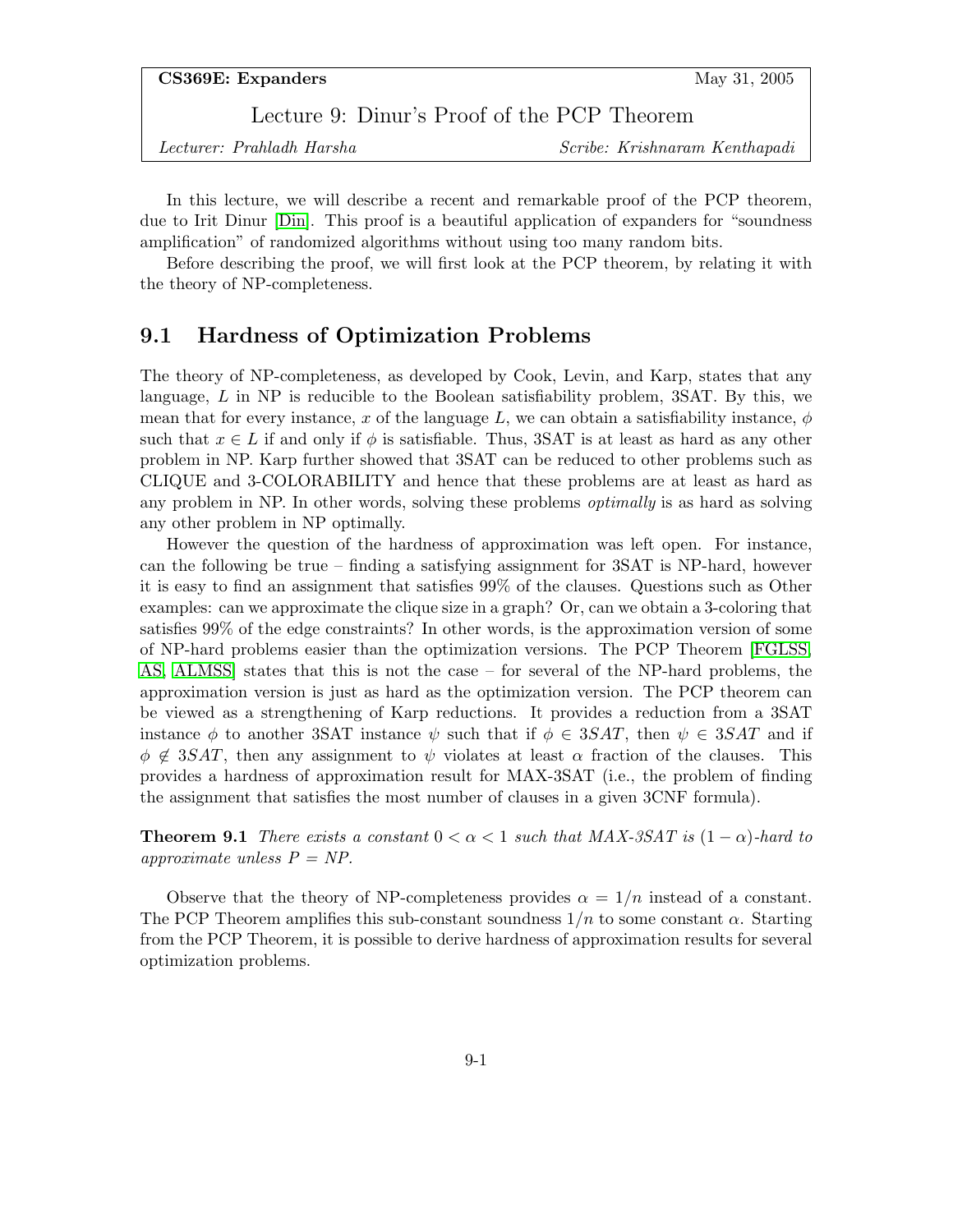## 9.2 Dinur's Proof of the PCP Theorem

We define the NP-complete problem called CONSTRAINT-GRAPH (CG). An instance of CG is of the form  $G = ((V, E), \Sigma, \mathcal{C})$  where  $(V, E)$  is an undirected graph,  $\Sigma$  a constant-sized set of colors and  $C$  is a set of constraint functions, one corresponding to each graph edge, i.e.,  $C = \{c_E : \Sigma^2 \to \{0,1\} | e \in E\}$ . A coloring that assigns color  $c_1$  to vertex  $v_1$  and  $c_2$  to vertex  $v_2$  is said to satisfy the coloring constraint  $c_{(v_1,v_2)}$  on edge  $(v_1, v_2)$  is  $c_{(v_1, v_2)}(c_1, c_2) = 1$ . An instance  $((V, E), \Sigma, \mathcal{C})$  is an YES instance of CG, if there exists a coloring  $\sigma : V \to \Sigma$ that satisfies all of  $\mathcal C$ . Since 3-COLORING is NP-complete, it easily follows that CG is also NP-complete.

The  $\alpha$ -approximate version of CG is whether there exists a coloring that satisfies at least  $(1 - \alpha)$ -constraints. In today's lecture, we will prove the following equivalent version of the PCP Theorem. It is an easy exercise to show that these two versions are equivalent. Now the PCP theorem can be equivalently stated as follows.

**Theorem 9.2 (Dinur [\[Din\]](#page-10-0))** There exists a constant  $\alpha$  such that the  $\alpha$ -approximation version of CONSTRAINT-GRAPH is NP-hard.

We will restate this theorem in a more convenient form in terms of a reduction. For this we need some notation. For any instance  $G = ((V, E), \Sigma, \mathcal{C})$  of CG, let  $n = |\mathcal{C}|$  and  $size(G) = |V| + |E|$ . Let  $\sigma_G$  be the best colorings for G (i.e., it is the coloring that violates the least number of edge constraints.) If there is more than one, set  $\sigma_G$  to be one of them arbitrarily. Let  $UNSAT(G)$ , called the *unsatisfiability factor*, be the fraction of edge constraints violated by  $\sigma_G$ . Note that if there exists a coloring that satisfies all the constraints of G, then  $UNSAT(G) = 0$ . Since CG is itself a NP-complete problem, the above theorem can be restated as follows in terms of a reduction from the decision version of CG to its approximation version.

<span id="page-1-0"></span>**Theorem 9.3 (PCP Theorem as a reduction)** There exists a constant  $\alpha$  and a polynomial time reduction from CG to the  $\alpha$ -approximation version of CG that maps the instance,  $G = ((V, E), \Sigma, \mathcal{C})$  to the instance,  $G' = ((V', E'), \Sigma', \mathcal{C}')$  such that

- $size(G') = poly(size(G))$
- Completeness:  $UNSAT(G) = 0 \Rightarrow UNSAT(G') = 0$
- Soundness:  $UNSAT(G) \geq 1/n \Rightarrow UNSAT(G') \geq \alpha$

We will prove the above theorem by applying the following Gap Amplification Lemma for  $O(\log n)$  steps.

<span id="page-1-1"></span>**Lemma 9.4 (Gap Amplification Lemma)** There exists a constant  $0 < \alpha < 1$ , a color set  $\Sigma$  and a polynomial time reduction from CG to itself mapping the instance,  $G =$  $((V, E), \Sigma, \mathcal{C})$  to the instance,  $G' = ((V', E'), \Sigma', \mathcal{C}')$  such that

- $size(G') = O(size(G))$  and  $\Sigma' = \Sigma$
- $UNSAT(G) = 0 \Rightarrow UNSAT(G') = 0$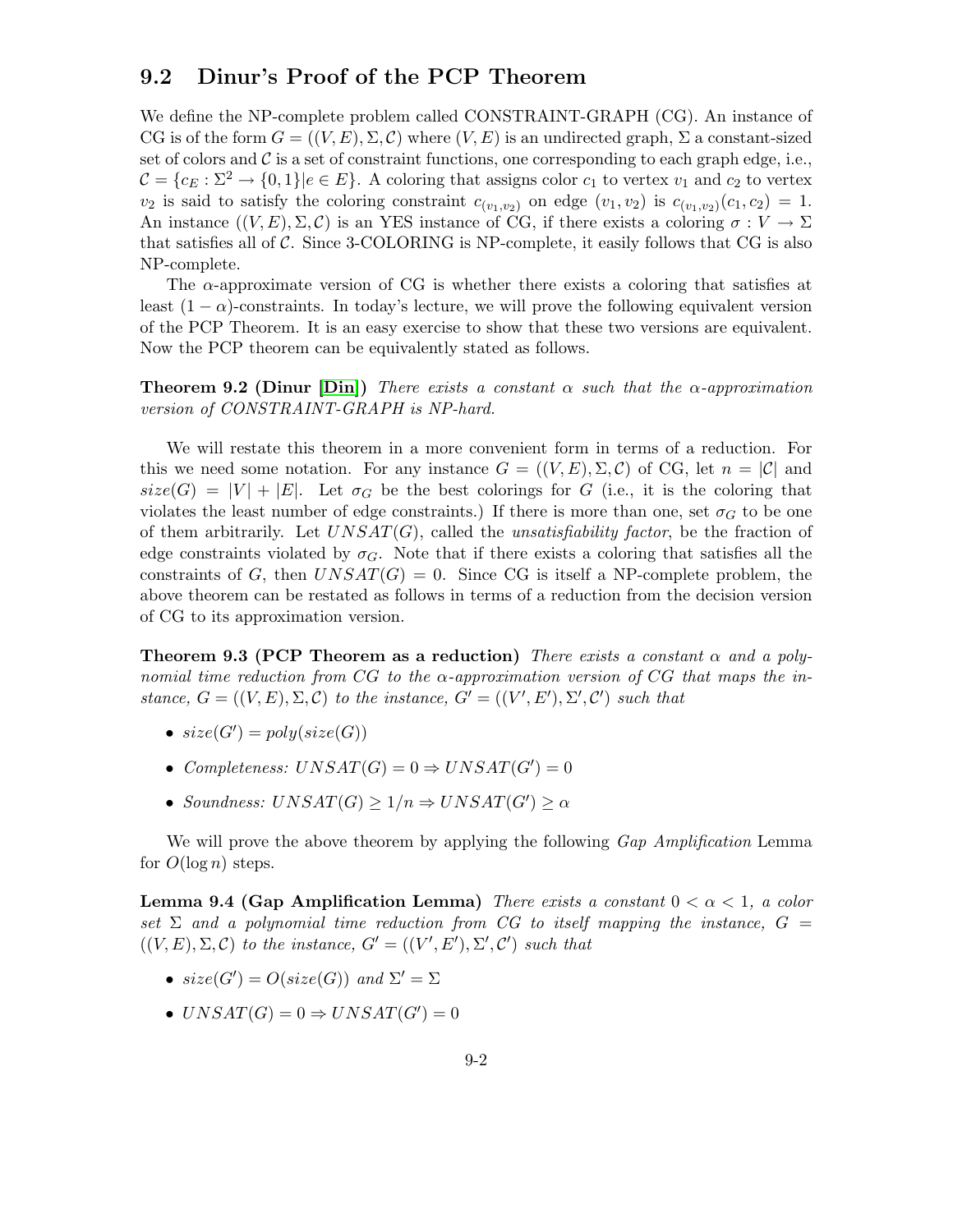•  $UNSAT(G') \geq 2 \cdot min(UNSAT(G), \alpha)$ 

We can now prove the PCP Theorem [9.3](#page-1-0) starting from the Gap Amplification Lemma. **Proof of Theorem [9.3:](#page-1-0)** We first observe that the gap amplification increases the unsatisfiability factor of the instance  $G$  by a factor of 2 (if it is not already a constant) and in doing so it blows up the size of the instance by at most a constant factor. We can hence apply this lemma  $O(\log n)$  times to improve the gap from  $1/n$  to  $\alpha$  with at most a polynomial blowup in size, thus proving the PCP Theorem [9.3.](#page-1-0)

Thus it suffices for us to prove the Gap Amplification Lemma [9.4](#page-1-1) and this will be our goal for the rest of the lecture. But first we need some preliminaries regarding edge expansion of expanders.

### 9.3 Expanders – Edge Expansion

For a graph  $G = (V, E)$ , the edge expansion  $\phi(G)$  is defined as follows:

<span id="page-2-0"></span>
$$
\phi(G) = \min_{|S| \le n/2} \frac{E(S, \bar{S})}{|S|}.
$$

The following lemma provides an inverse relationship between the edge expansion,  $\phi(G)$ and the spectral expansion,  $\lambda(G)$ .

**Lemma 9.5** For a d-regular graph  $G$ ,  $\frac{\phi^2(G)}{2d} \leq 1 - \lambda(G) \leq \frac{2\phi(G)}{d}$ d

Thus, if we a graph with good spectral expansion, it also has good edge expansion. Since we know how to construct good spectral expanders, we can also assume the following. There exists a family of constant degree edge-expanders that can be explicitly constructed, i.e., there exists a constant  $\phi_0$ , such that for all n, there exists a d-regular graph  $G_n$  on n vertices such that  $\phi(G_n) \geq \phi_0$  and furthermore there exists an explicit construction of such graphs.

We also require the following estimate on the random-like behavior of random walk on an expander.

<span id="page-2-1"></span>**Lemma 9.6** Let  $G = (V, E)$  be a d-regular graph with spectral expansion  $\lambda$ . Let  $B \subset E$ be a set of edges. The probability p that a random walk that starts at a random edge in B takes its  $(i + 1)$ <sup>st</sup> step in B as well, is bounded above by  $\frac{|B|}{|E|} + \lambda^i$ .

Note that if the edges were chosen randomly and independently (instead of choosing them along a random walk) then the above probability p is exactly  $\frac{|B|}{|E|}$ . The above lemma states that choosing the edges according to a random walk worsens this probability by at most  $\lambda^i$ .

The proof of this lemma is similar to that of the Expander Mixing Lemma. This proof is reproduced verbatim from Dinur's paper [\[Din\]](#page-10-0).

**Proof:** Let K be the distribution on vertices of G induced by selecting a random edge in  $B$  and then a random vertex on which the edge is incident on. Let  $W$  be the support of the distribution K. As always, let A be the normalized adjacency matrix of  $G$ .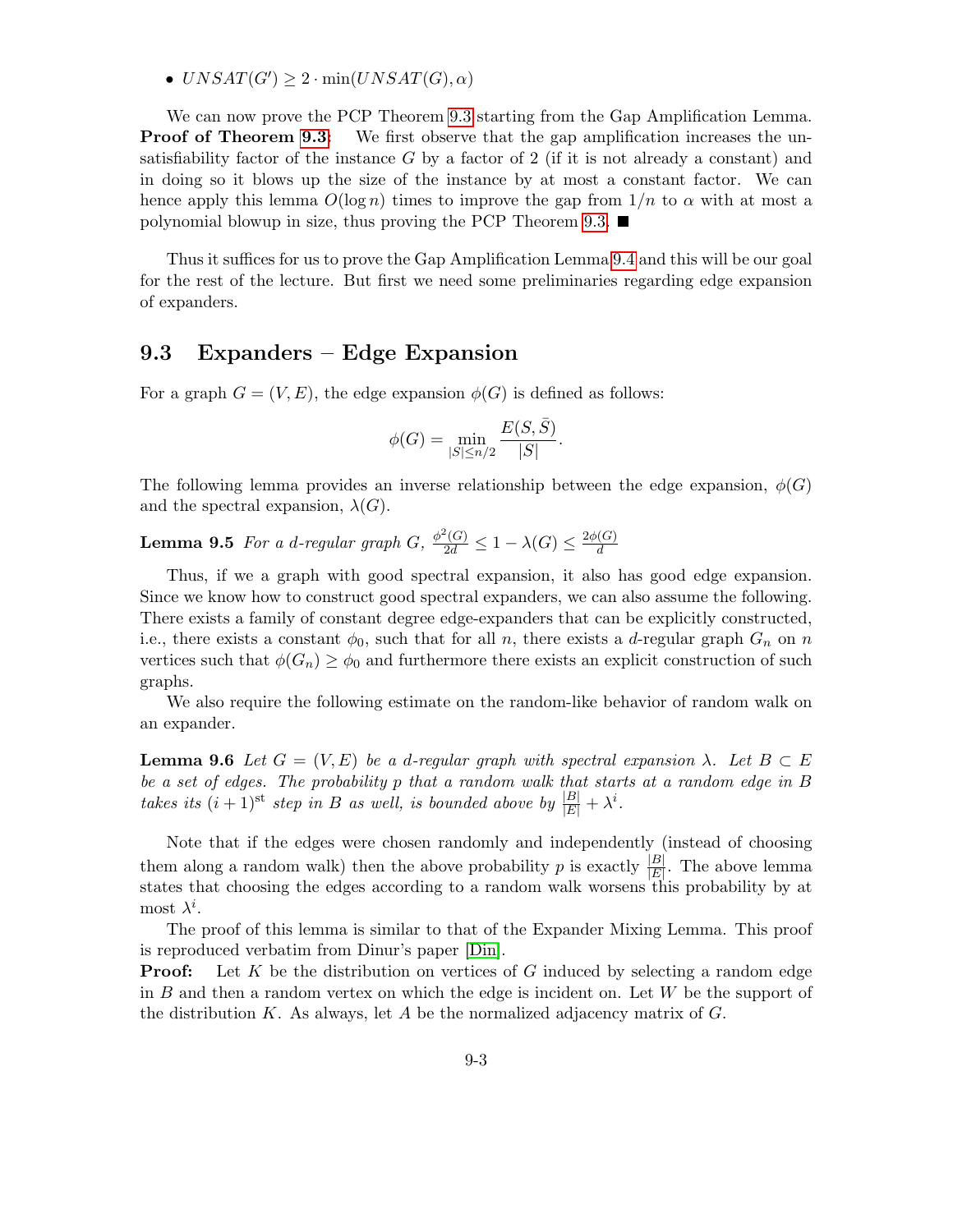Let  $\pi$  be the vector corresponding to the distribution K. Hence,  $\pi_v$  is the fraction of edges incident on v that are in B, divided by 2. For any vertex v, let  $B<sub>v</sub>$  denote the set of edges incident on v that are in B. Hence,  $\pi_v = |B_v|/2|B| \le d/2|B|$  since G is d-regular. Let  $y_v$  be the probability that a random step from v is in B, so  $y_v = |B_v|/d = 2|B|\pi_v/d$ . The probability p equals the probability of landing in W after i steps and then taking a step in B. Hence

$$
p = \sum_{v \in W} y_v (A^i \pi)_v = \sum_{v \in V} y_v (A^i \pi)_v = \langle y, A^i x \rangle.
$$

let u be all ones vector. Decomposing  $\pi$  along u and its orthogonal component we have  $\pi = \pi^{\parallel} + \pi^{\perp}$ . Observe that

$$
\|\pi\|_2^2 \le \left(\sum_v \pi_v\right) \cdot \left(\max_v \pi_v\right) \le 1 \cdot \frac{d}{2|B|} = \frac{d}{2|B|}.
$$

Since G has spectral expansion  $\lambda$ ,

$$
||Ai \pi\perp||_2 \leq \lambdai ||\pi\perp||_2
$$
  
\n
$$
\leq \lambdai ||\pi||_2
$$
  
\n
$$
\leq \lambdai \sqrt{\frac{d}{2|B|}}
$$

By Cauchy-Schwarz,

$$
\langle y, A^i \pi^\perp \rangle \ge \|\|y\|_2 \|A^i \pi^\perp\|_2 \le \frac{2|B|}{d} \lambda^i \|\pi\|_2^2 \le \lambda^i
$$

Combining we have,

$$
p = \langle y, A^i \pi \rangle = \langle y, A^i \pi \mathbb{I} \rangle + \langle y, A^i \pi \mathbb{I} \rangle \le \frac{2|B|}{dn} + \lambda^i = \frac{|B|}{|E|} + \lambda^i.
$$

 $\blacksquare$ 

## 9.4 Proof of Gap Amplification Lemma

The reduction in the gap amplification lemma is achieved by a two-step process:

- Preprocessing step This preprocessing step converts an arbitrary graph into a constant degree expander and worsens the unsatisfiability by at most a constant factor. This step blows up the size by at most a constant factor.
- Powering step Assuming that the graph is a constant-degree graph, this step performs a "powering operation" that amplifies the unsatisfiability factor of the graph while blowing up the size by at most a constant factor. This step increase the size of the color-set  $\Sigma$ . There exist standard techniques, namely proof composition in PCP technology, that are precisely designed for reducing the size of the color-set. Proof Composition attains color-set reduction while just mildly worsening other parameters. For want of time, we will not consider this issue in lecture but for stating the required result.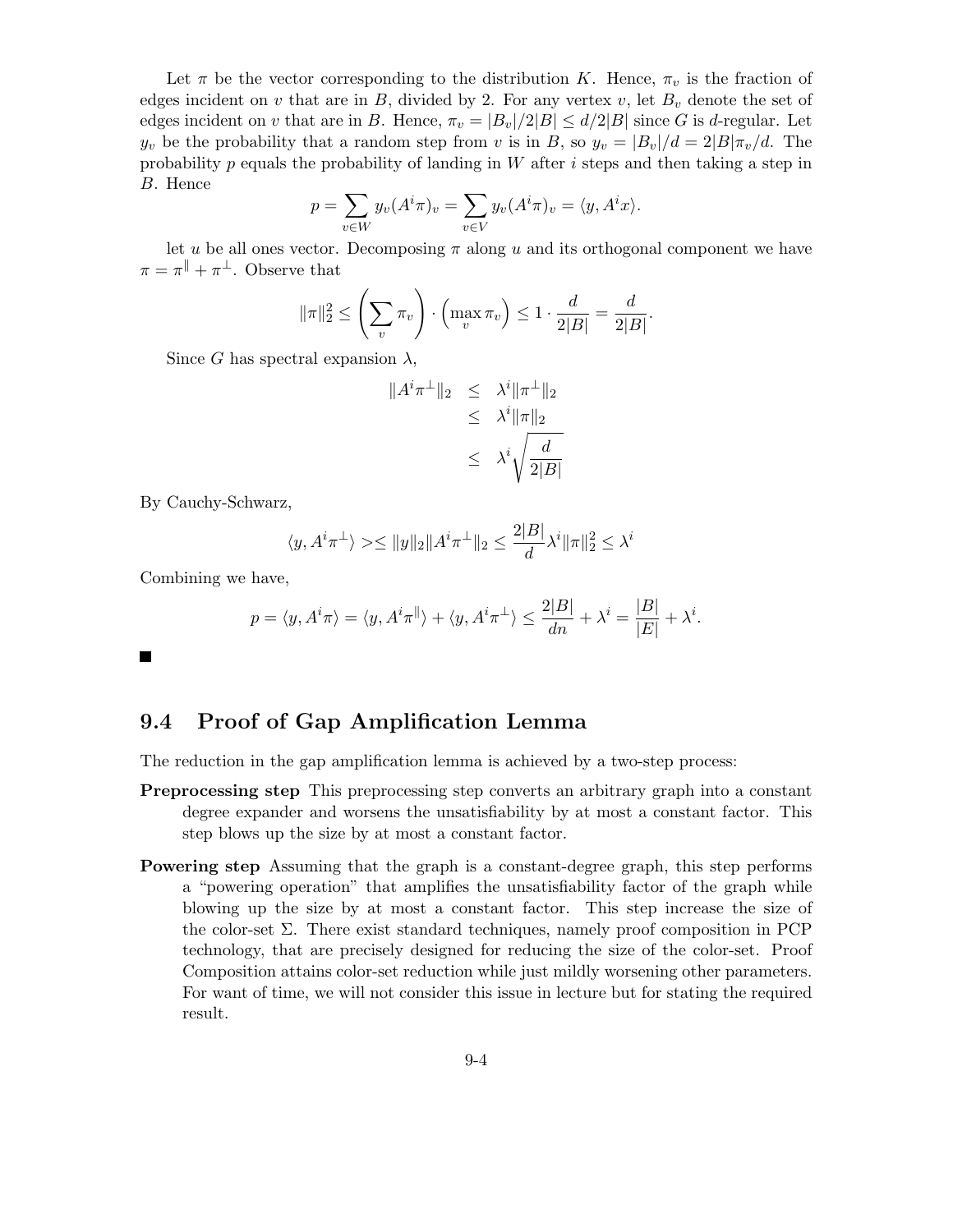#### 9.4.1 Graph Preprocessing

The preprocessing step involves converting the graph into a constant degree expander graph. This is performed in two steps: (a) converting the graph into a constant degree graph and (b) "expanderizing" the constant degree graph.

**Conversion into a constant degree graph** Let  $G_n$  be a family of expander graph with degree d and edge expansion at least  $\phi_0$ .

The given graph  $G = (V, E)$  is transformed as follows: A vertex, v with degree  $d_v$  is replaced by an expander  $G_{d_v}$  on  $d_v$  vertices and the edges incident on v are now assigned to the vertices of  $G_{d_v}$ , one edge per vertex. All the vertices in the transformed graph,  $G' = (V', E')$  thus have degree  $d + 1$ , where d is the degree of any graph in the expander family. All the edges inside each expander graph have equality constraints while the external edges retain the constraint they had earlier.

$$
|V'| = \sum d_v = 2|E|
$$
  

$$
|E'| = \frac{d+1}{2}|V'| = (d+1)|E|
$$

Thus, the size of the new graph  $G' = (V', E')$  is at most a constant factor that of G. Clearly, if  $UNSAT(G) = 0$ , then so is  $UNSAT(G')$ .

We now need to show that if  $UNSAT(G)$  is non-zero, then  $UNSAT(G')$  is worsened (i.e., reduced) at most by a constant factor. The intuition is that we can try to cheat by giving different colors to the  $d<sub>v</sub>$  vertices. However, due to the property of the expander, this will result in violating several of the equality constraints within each expander.

Let  $\sigma' = \sigma'_{G'} : V' \to \Sigma$  be the best coloring for G'. From this, we can obtain a coloring  $\sigma: V \to \Sigma$  for G, in which the color of a vertex v is the most popular of the colors assigned to the corresponding "cloud" of  $d_v$  vertices in  $G'$ .

Let  $\mu = UNSAT(G)$ . Let B be the set of edges violated by  $\sigma$  in G and B' be the set of edges violated by  $\sigma'$  in G'. Define S to be the set of vertices in G' whose color is not the popular one (in the corresponding cloud). Since every edge in  $B$  should either be in  $B'$  or contribute to S, we have  $\mu |E| \leq |B| \leq |B'| + |S|$ .

• *Case 1*:  $|B'| \ge \mu |E|/2$ 

$$
UNSAT(G') = \frac{|B'|}{|E'|} \ge \frac{\mu|E|}{2|E'|} = \frac{\mu}{2(d+1)} = \frac{UNSAT(G)}{2(d+1)}
$$

• *Case 2*:  $|S| \ge \mu |E|/2$ 

Consider any vertex  $v$  in  $G$  and its corresponding cloud of vertices in  $G'$ . Let  $S<sup>v</sup>$  be the set of vertices in the cloud which did not get the popular color. For each color  $a$ , define  $S_a^v = \{u \in S^v | \sigma'(u) = a\}$ . By the definition of popularity,  $|S_a^v| < d_v/2$ . Now, from the expansion property within each cloud, we get that  $|E(S_a^v, \bar{S}_a^v)| \geq \phi_0 |S_a^v|$ . Note that the constraints for all the edges in  $E(S_a^v, \bar{S}_a^v)$  are violated. Summing over the colors and clouds,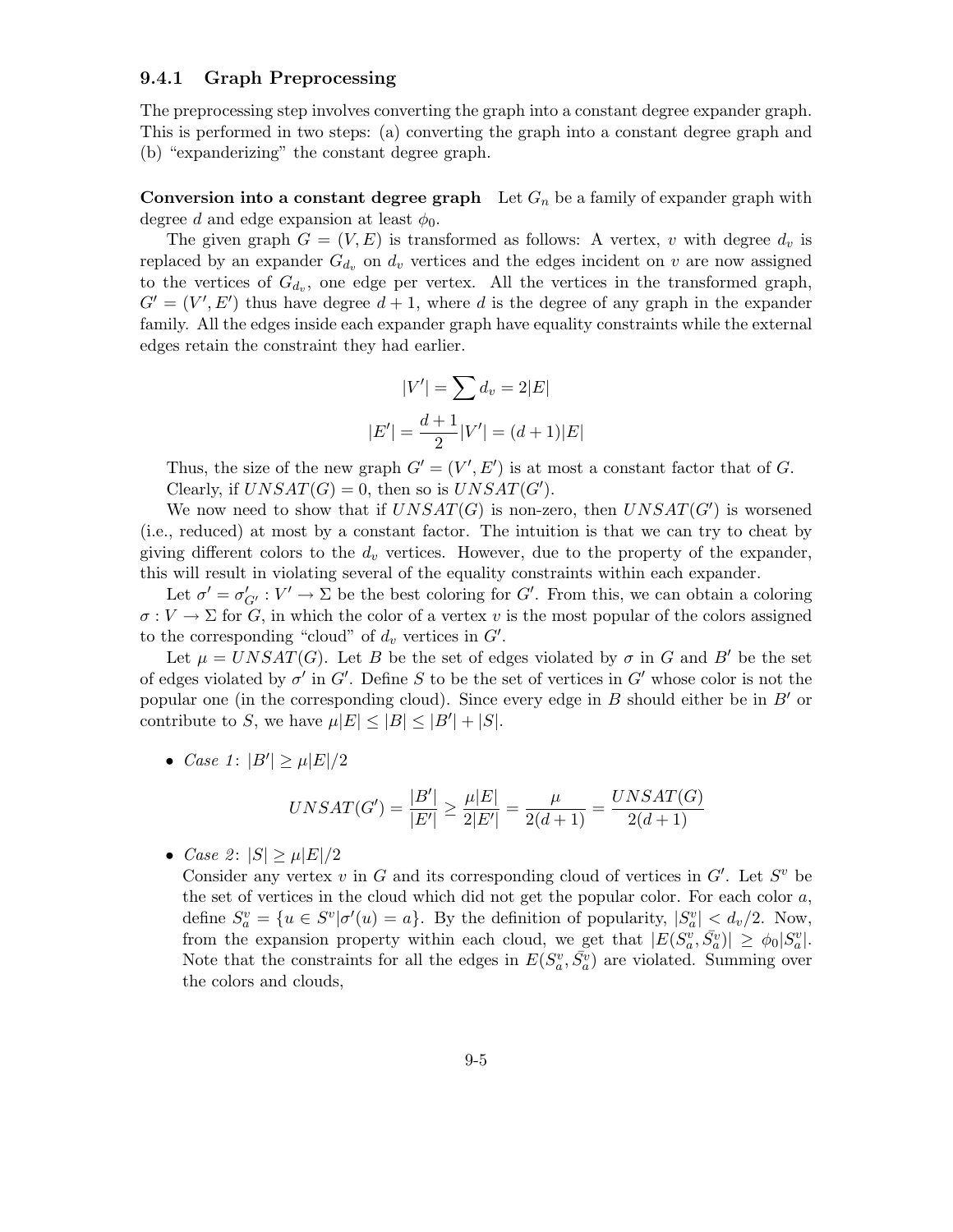$$
|B'| \ge \frac{\sum |E(S_a^v, \bar{S}_a^v)|}{2} \ge \frac{\phi_0|S|}{2} \ge \frac{\mu \phi_0}{4}|E| \ge \frac{\mu \pi_0}{4(d+1)}|E'|
$$

Thus,  $UNSAT(G') \geq UNSAT(G) \frac{\mu \phi_0}{4(d+1)}$  $4(d+1)$ 

In either case, the transformation results in at most a constant factor drop in the fraction of violated edge constraints.

The graph G is thus converted into a constant degree  $(d+1)$  graph  $G'$ .

**Expanderizing the graph** The transformed graph  $G'$  is  $(d+1)$ -regular. We superimpose with a  $\tilde{d}$ -regular expander on  $|V'|$  nodes (i.e, th new superimposed graph has the same vertex set as the original constraint edges, its edges are however the union of the two graphs – the original constraint graph and the expander). Furthermore, we add self-loops for each vertex to get  $G''$ . We then impose dummy constraints on the new edges (i.e., constraint that are always satisfied).  $G''$  is still an expander (with constant degree,  $(d+2+\tilde{d})$ ), but with slightly weaker spectral expansion given as follows: (this calculation uses Lemma [9.5\)](#page-2-0)

$$
\lambda(G'') \le 1 - \frac{\phi^2(G'')}{2(d + \tilde{d} + 2)} \le 1 - \frac{\phi^2(G_{|V'|})}{2(d + \tilde{d} + 2)} \le 1 - \frac{\phi_0^2}{2(d + \tilde{d} + 2)} = \lambda(\text{say}).
$$

Observe that if  $G'$  is satisfiable, so is  $G''$ .

$$
UNSAT(G') = \mu \Rightarrow UNSAT(G'') = \mu \left( \frac{d+1}{d+2+\tilde{d}} \right)
$$

Thus,  $G = (V, E)$  is converted into a constant-degree  $\Delta = (d + \tilde{d} + 2)$  expander graph  $G'' = (V'', E'')$  with spectral expansion  $\lambda$ . This completes the preprocessing step.

Hence, we will assume without loss of generality that the given constrain graph  $G =$  $(V, E)$  is  $\Delta$ -regular and has spectral expansion  $\lambda$ .

#### 9.4.2 Graph Powering

Due to the preprocessing step, we can assume without loss of generality that the given constrain graph  $G = (V, E)$  is  $\Delta$ -regular expander graph with self loops and has spectral expansion  $\lambda$ . Suppose the unsatisfiability factor of this graph is  $\alpha$ . In other words, every coloring of the graph violates at least  $\alpha$ -fraction of the edge-constraints. We need to double this factor to  $2\alpha$  without blowing up the size of the graph too much. A natural way to do this is the powering operation. i.e., we build a new *powered graph*  $G<sup>t</sup>$  on the same set of vertices, each edge of which corresponds to a walk of length  $t$  in the original graph.

More formally, the power graph  $G^t = ((V', E'), \Sigma', C')$  for some parameter  $t \in \mathbb{Z}^{\geq 0}$  is defined as follows.

•  $V' = V$  i.e., the set of vertices is the same.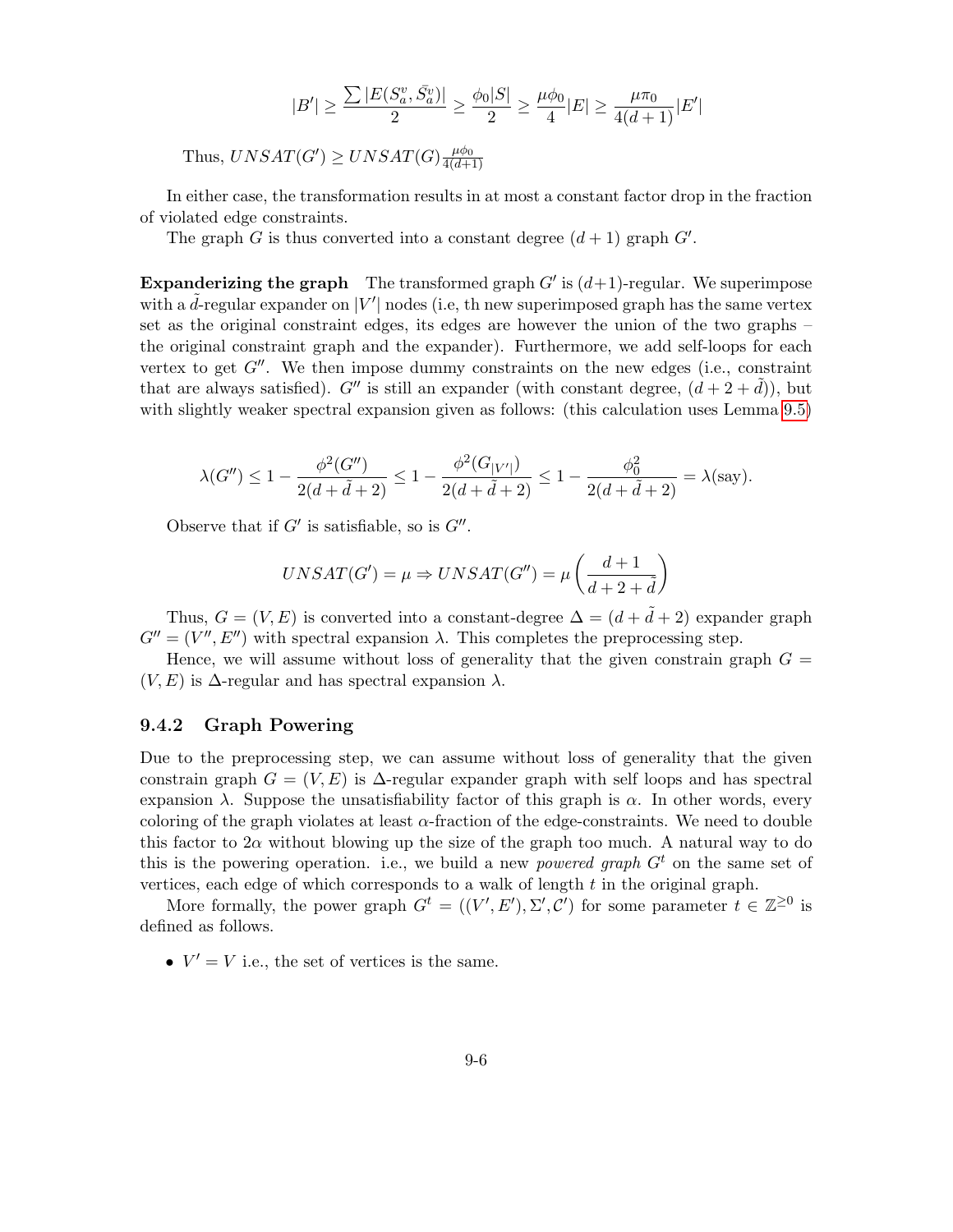- $(u, v) \in E'$  iff there exists a walk of length t between the vertices u and v in the original graph G. I.e., there exist vertices  $v_0, v_1, \ldots, v_t \in V$  such that  $v_0 = u$ ,  $v_t = v$ and  $(v_{i-1}, v_i) \in E$  for  $i = 1, \ldots, t$ . Thus, every edge in  $E'$  is a t-walk in G. To distinguish between edges of G and  $G<sup>t</sup>$ , we will refer to the edges of G as edges and the edges of  $G<sup>t</sup>$  as t-walks or (just) walks.
- $\Sigma' = \Sigma^{\Delta^{\lceil t/2 \rceil}}$ . More precisely, the color  $\sigma' \in \Sigma'$  of any vertex v gives not only the color of the vertex  $v$ , but also  $v$ 's opinion of the colors of all vertices which are reachable from v by a walk of length at most  $t/2$ . Note, such a coloring allows for the case that two (different) vertices  $u$  and  $v$  could have different opinions about the color of some other vertex which is within distance  $t/2$  of both vertices u and v.
- The set of constraints  $\mathcal{C}' = \{c_w : \Sigma' \times \Sigma' \to \{0,1\} | w \in E' \}$  is defined as follows: For any t-walk  $w = (u, v) \in E'$ , the constraint  $c_w$  checks that the opinion of the vertices v and  $u$  agree on their intersection and that they satisfy all the edge constraints along the walk  $(u, v)$ . We call each such constraint a walk-constraint.

Below we give a very informal (and in fact wrong) argument as to why powering should amplify the unsatisfiability factor. Let us make two egregious assumptions. Suppose the coloring  $\sigma'$  to the vertices of  $G' = (V', E')$  satisfies the property, that if two vertices have an opinion about a third vertex, then their opinions are consistent. Furthermore, let us assume that the edges along a random  $t$ -walk appear like  $t$  random edges. Then, the following calculations show that the fraction of violated constraints in the powered graph increases by a factor of t. Since by assumption one, the coloring  $\sigma: V \to \Sigma'$  is consistent across the vertices, we have that  $\sigma'$  is actually derived from a coloring  $\sigma: V \to \Sigma$  of the original constraint graph. However, we know that  $\sigma$  violates at least  $\alpha$ -fraction of the edgeconstraints in the original graph G. Consider any such edge. This edge occurs in exactly  $t\Delta^{t-1}$  walks of the powered graph and the constraints corresponding to each of these walks is violated. Hence, the fraction of violated walk-constraints in  $G'$  is  $\approx \frac{t\Delta^{t-1}\alpha|E|}{|E'|}$  $\frac{e^{-1}\alpha|E|}{|E'|}\approx \frac{t\Delta^{t-1}\alpha|E|}{\Delta^{t-1}|E|}=$  $t \cdot \alpha$ . Thus the unsatisfiability factor increases t-fold. This argument is wrong as both the assumptions are wrong. We won't be able to completely get over the first assumption. However, we will be able to show that if a violated edge occurs in the middle of a walk (ie., however, we will be able to show that if a violated edge occurs in the initiate of a walk (ie., between  $t/2 - \sqrt{t}$  and  $t/2 + \sqrt{t}$ ), then it is very likely that the constraint on the walk is also violated. Regarding the second assumption, we will use the fact that the underlying graph is an expander and hence the set of edges along a walk do in "some sense" look random (See Lemma [9.6\)](#page-2-1). Using both these we will prove the following lemma which shows that the (see Lemma 9.0). Using both these we will prove the following lemma which shows that the unsatisfiability factor is amplified  $\sqrt{t}$ -fold instead of t-fold as in fallacious argument above.

<span id="page-6-0"></span>**Lemma 9.7** There exists  $\beta > 0$  such that if  $UNSAT(G) \leq 1/$ emma 9.7 There exists  $\beta > 0$  such that if  $UNSAT(G) \leq 1/\sqrt{t}$ , then  $UNSAT(G') \geq$  $\beta\sqrt{t}$  UNSAT(G).

#### Proof:

Let  $\sigma' : V \to \Sigma'$  be the best possible coloring satisfying the most number of walkconstraints on G'. Hence,  $\alpha = UNSAT(G')$  is exactly the fraction of walk-constraints violated by  $\sigma'$ . From the coloring  $\sigma'$ , we build a coloring  $\sigma: V \to \Sigma$  for the original constraint graph G as follows: Define the random variable  $X_{v,i}$  to be the opinion that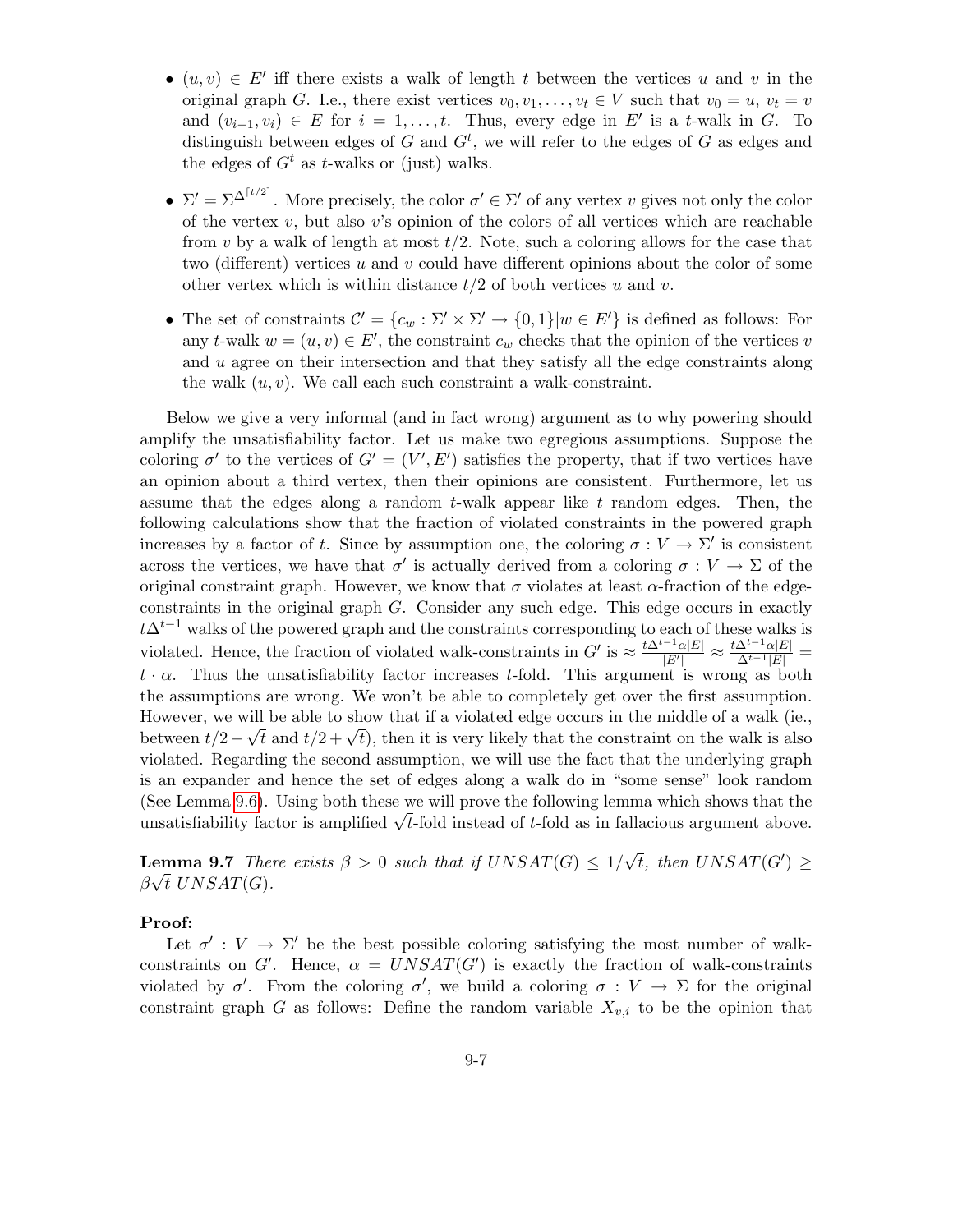a vertex which is i random steps away from v has about v. Let  $\sigma(v) = a$  such that  $Pr[X_{v,t/2} = a]$  is maximized. In other words, this is the most popular color for v assigned by vertices which are at a distance  $t/2$  far from v. By definition of popularity, we have that if  $\sigma(v) = a$ , then  $\Pr[X_{v,t/2} = a] \ge \frac{1}{\sum_{n=1}^{\infty} a_n}$  $\frac{1}{|\Sigma|}$ .

Let B be the set of edges violated by  $\sigma$  in G. Since  $\sigma$  can color no better than the best coloring for G, we have  $\frac{|B|}{|E|} \geq UNSAT(G) = \alpha$ .

Consider any edge  $e = (u, v) \in B$ . Let  $i \in I = [t/2 - \sqrt{t}, t/2 + \sqrt{t}]$ . Consider a random t-walk  $w = (v_0, v_1, \ldots, v_t)$  in G' conditioned on the fact that e is the i<sup>th</sup> edge of the walk (i.e,  $u = v_{i-1}$  and  $v = v_i$ ). We will now analyze the probability that the coloring assigned by  $\sigma'$  to the end-vertices of the walk  $v_0$  and  $v_t$  violates the walk-constraint  $c_w$ .

Let  $\sigma(u) = a$  and  $\sigma(v) = b$ . We know that the coloring a and b to vertices u and v respectively violates the edge constraint  $c_e$ . Now, if the opinion of the color of  $u = v_{i-1}$ held by the  $\sigma'$ -color of  $v_0$  is a and that of  $v = v_i$  held by the  $\sigma'$ -color of  $v_t$  is b, then the walk constraint  $c_w$  is violated. These events are  $X_{u,i-1} = a$  and  $X_{v,t-i} = b$ . Hence,

<span id="page-7-0"></span>
$$
\Pr_{w: (u, v) \text{ is } i\text{th edge of } w} [c_w \text{ is violated}] \ge \Pr[X_{u,i-1} = a] \cdot \Pr[X_{v,t-i} = b] \tag{1}
$$

For simplicity, let us consider the case that  $i - 1 = t/2$  and  $t - i = t/2$ . In other words, e is exactly the middle edge. This case actually does not arise since it assumes the walk is of length  $t + 1$  as opposed to t. In this case, we have that  $Pr[X_{u,i-1} = a] = Pr[X_{u,t/2} = a]$ which is at least  $1/|\Sigma|$  since  $\sigma(u) = a$  which implies a is the most popular color assigned to u by  $\sigma'$ . Similarly,  $Pr[X_{v,t-i} = b] \ge 1/|\Sigma|$ . Thus, in this case we have that

$$
\Pr_{w: (u, v) \text{ is } i\text{th edge of } w} [c_w \text{ is violated}] \geq \frac{1}{|\Sigma|^2}
$$

We now have to consider the more general case when e is the  $i^{\text{th}}$  edge for some  $i \in I$ . We now have to consider the more general case when e is the  $i$  edge for some  $i \in I$ .<br>Note that this i satisfies the property that  $|i - t/2| \leq \sqrt{t}$ , i.e., it is within one standard deviation of the mean. The general idea is that since  $i$  is at most one standard deviation of the mean, the behavior at  $i$  is similar up to certain constant factors to that at the mean. More formally, it can be shown that

There exists 
$$
\tau > 0
$$
 such that if  $|l - t/2| \le \sqrt{t}$ , then  $Pr[X_{u,l} = a] \ge \tau \cdot Pr[X_{u,t/w} = a]$  (2)

<span id="page-7-1"></span>This is proved by considering the random walk at  $u$  using properties of the binomial distribution. The main intuition is that self loops of G make the distribution of vertices reached by a random  $t/2$ -step walk from  $u$  roughly the same as the distribution on vertices reached by an l-step from u, for  $l \in I$ . This argument can be formalized; for want of time, we do not present the proof in lecture.

Thus, it follows from [\(1\)](#page-7-0) and [\(2\)](#page-7-1) that for all  $i \in I$ ,

<span id="page-7-2"></span>
$$
\Pr_{w: (u, v) \text{ is } i\text{th edge of } w} [c_w \text{ is violated}] \ge \left(\frac{\tau}{|\Sigma|}\right)^2 = \mu \text{ (say)}
$$
 (3)

So far we have shown that an edge is bad, then a constant fraction of the walks in which it occurs nearly in the middle are also bad. We will now show that these bad walks do not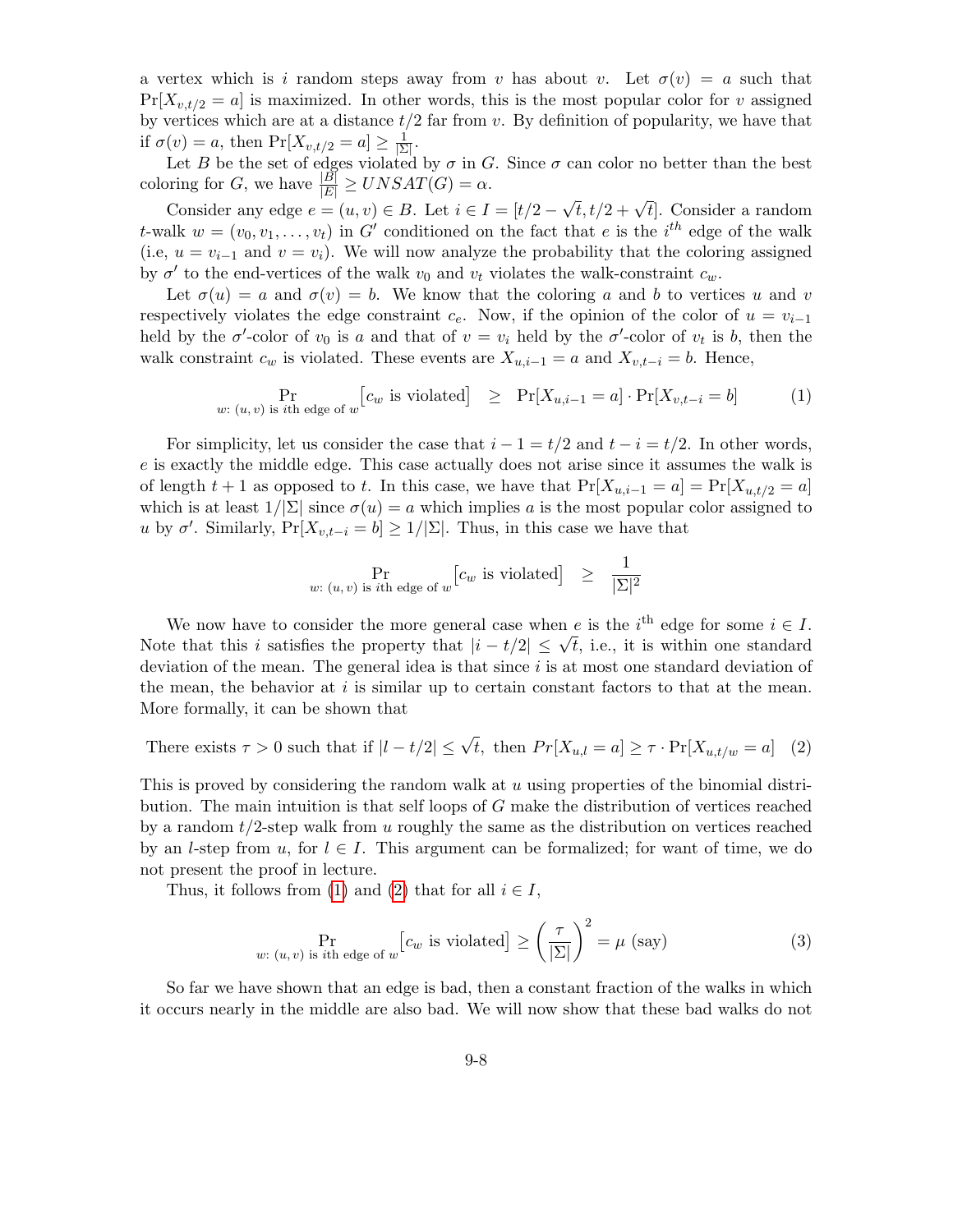overlap too much and hence there is not too much of over-counting. For this purpose, we define the random variable N. Let w be a random t-walk in the powered graph  $G'$  (ie., chosen by starting at a random vertex and walking  $t$  random steps),

$$
N = \begin{cases} \text{ Number of bad edges in } I \text{ if } w \text{ is a rejecting } t\text{-walk according to } \sigma' \\ 0 \text{ otherwise} \end{cases}
$$

i.e.,  $N$  is the number of bad edges encountered along the walk w around the middle of the walk if any bad edges are encountered at all and is 0 otherwise.

Clearly this definition of  $N$  satisfies,

<span id="page-8-0"></span>
$$
UNSAT(G') \ge \Pr[N > 0].
$$

So it suffices to lower bound  $Pr[N > 0]$ . We do so using the following two claims.

**Claim 9.8** There exists  $\mu > 0$  such that  $E[N] \geq 2\mu$ √  $\overline{t}\frac{|B|}{|E|}$  $\frac{|B|}{|E|}$ .

<span id="page-8-1"></span>**Claim 9.9** There exists  $C > 0$  such that  $E[N^2] \leq C$ √  $\overline{t}\frac{|B|}{|E|}$  $\frac{|D|}{|E|}$  .

We can now bound  $Pr[N > 0]$  using the second moments inequality as follows:

$$
Pr[N > 0] \ge \frac{(E[N])^2}{E[N^2]}
$$
  

$$
\ge \frac{4\mu^2}{C} \cdot \sqrt{t} \cdot \frac{|B|}{|E|}
$$

Choosing  $\beta = \frac{4\mu^2}{C}$  $\frac{\mu^2}{C}$  completes the proof of Lemma [9.7.](#page-6-0)

We now need to prove Claims [9.8](#page-8-0) and [9.9.](#page-8-1) For this purpose, we define the following two random variables. For a random walk  $w$ , let

$$
Z_i = \begin{cases} 1 & \text{if } i^{\text{th}} \text{ edge of } w \text{ is in } B \\ 0 & \text{otherwise} \end{cases}
$$
  

$$
Y_i = \begin{cases} 1 & \text{if } w \text{ is a rejecting } t\text{-walk and } i^{\text{th}} \text{ edge } \in B \\ 0 & \text{otherwise} \end{cases}
$$

Observe that  $Y_i \leq Z_i$  always. **Proof of Claim [9.8:](#page-8-0)** We observe that  $N = \sum_{i \in I} Y_i$ . Hence,

$$
E[N] = \sum_{i \in I} E[Y_i]
$$
  
= 
$$
\sum_{i \in I} \Pr[Y_i = 1]
$$
  
= 
$$
\sum_{i \in I} \Pr[Y_i = 1 | Z_i = 1] \cdot \Pr[Z_i = 1]
$$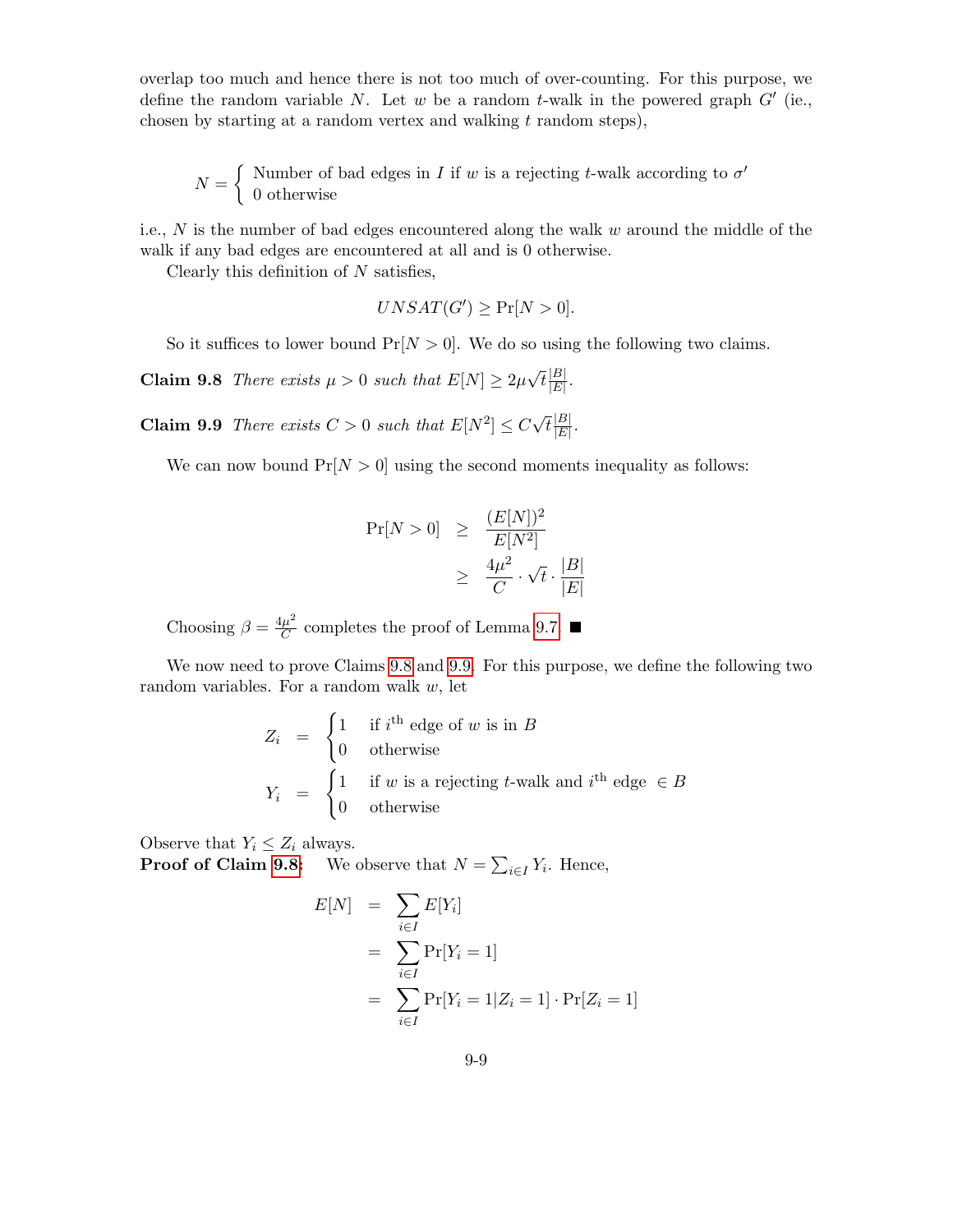$Pr[Z_i = 1]$  is just the probability that the i<sup>th</sup> edge of a random walk is in B and is thus  $|B|/|E|$ .  $Pr[Y_i = 1 | Z_i = 1]$  is the probability that the random walk w violates the constraint  $c_w$  conditioned on the fact that the i<sup>th</sup> edge is in B. This is precisely the probability calculated in [\(3\)](#page-7-2). Hence,

$$
E[N] \geq \sum_{i \in I} \mu \cdot \frac{|B|}{|E|}
$$

$$
= 2\mu\sqrt{t} \cdot \frac{|B|}{|E|}
$$

 $\blacksquare$ 

**Proof of Claim [9.9:](#page-8-1)** Using  $Y_i \leq Z_i$ , we have  $N \leq \sum_{i \in I} Z_i$ . Hence,

$$
E[N^2] \leq E\left[\left(\sum_{i\in I} Z_i\right)^2\right]
$$
  
=  $2\sum_{i\in I} \sum_{j\in I, j\geq i} E\left[Z_i Z_j\right]$   
=  $2\sum_{i\in I} \Pr[Z_i = 1] \left(\sum_{j\in I, j\geq i} \Pr[Z_j = 1 | Z_i = 1]\right)$   
=  $\frac{2|B|}{|E|} \sum_{i\in I} \sum_{j\in I, j\geq i} \Pr[Z_j = 1 | Z_i = 1]$ 

The probability  $Pr[Z_j = 1 | Z_i = 1]$  is precisely the probability that a random walk has its  $(j - i + 1)$ th edge in B conditioned on the fact that the first edge of the walk is in B. Here, we use the fact that  $G$  is an expander and use Lemma [9.6.](#page-2-1) We thus, have

$$
E[N^2] \leq \frac{2|B|}{|E|} \sum_{i \in I} \sum_{j \in I, j \geq i} \left( \frac{|B|}{|E|} + \lambda^{j-i-1} \right)
$$
  

$$
\leq C\sqrt{t} \frac{|B|}{|E|} \qquad \text{since } \frac{|B|}{|E|} \leq \frac{1}{\sqrt{t}}
$$

where C is some constant.  $\blacksquare$ 

This almost completes the proof of the Gap Amplification Lemma, modulo one fact – the size of the color set has expanded fro  $|\Sigma|$  to  $|\Sigma|^{\Delta^{t/2}}|$ . We now, perform what is known as Proof Composition, to reduce the size of the color set. Proof Composition is a standard procedure (introduced by Arora and Safra [\[AS\]](#page-10-2)), to reduce the size of the alphabet while only mildly worsening other parameters. After proof composition, we have a similar statement to Lemma [9.7](#page-6-0) only with a smaller  $\beta$ , but the color set being the same  $\Sigma$ .

Thus, by choosing an appropriate constant  $t$ , we obtain the Gap Amplification Lemma, from which the proof of the PCP theorem follows.